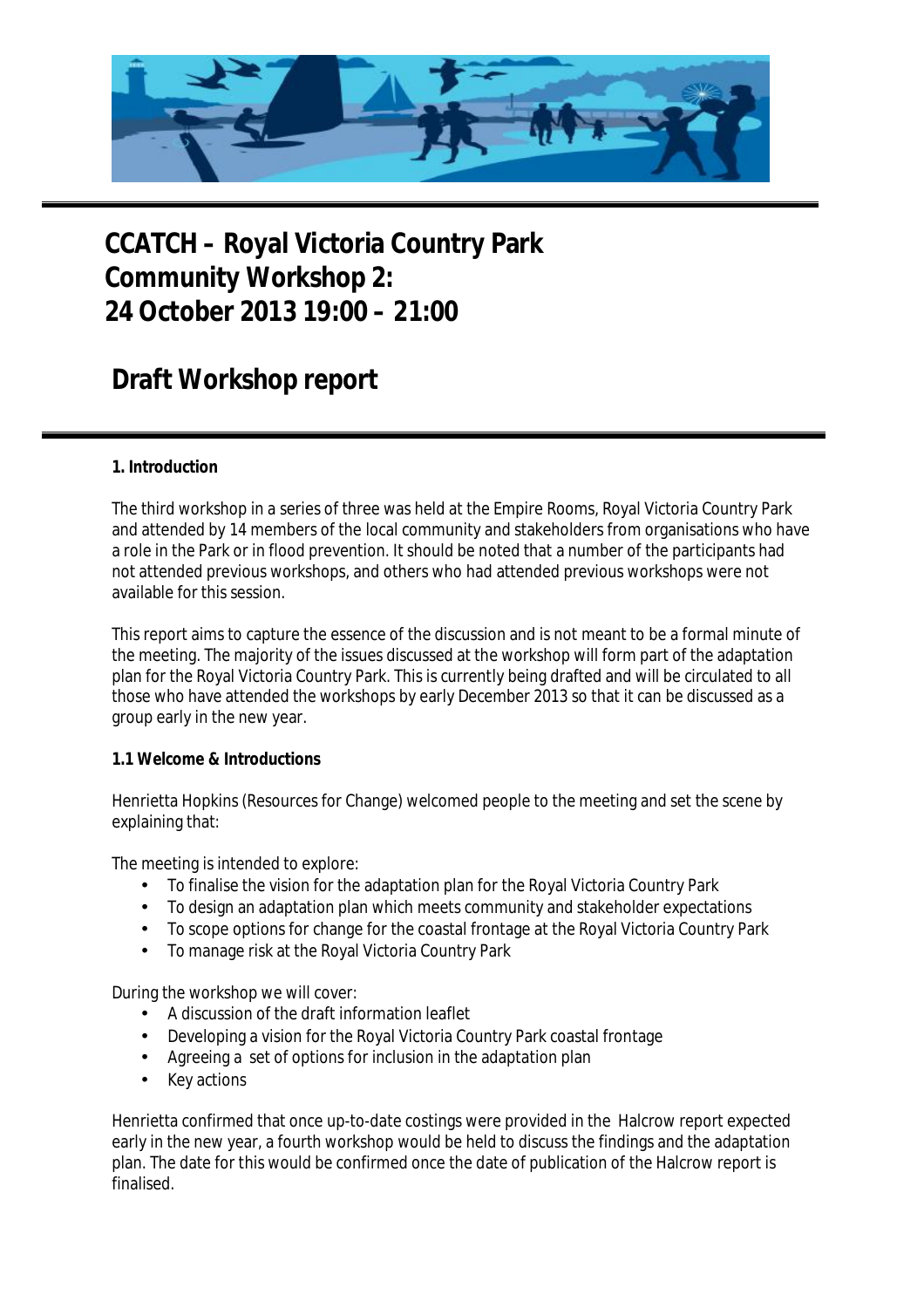

For the majority of the subsequent discussions participants split themselves in to two sub-groups to work with Henrietta Hopkins and Anita van Mil in small group facilitated discussions.

#### **2. Draft information leaflet**

These small group discussions began with a conversation about a draft information leaflet on the issues at the Royal Victoria Country Park. The draft leaflet was circulated to all those on the distribution list for the CCATCH project at the Royal Victoria Country Park in advance of the workshop. Rachael Gallagher, Coastal Planning Delivery Project Manager at Hampshire County Council explained that the leaflet had been modelled on one produced for the St Denys CCATCH-Solent site which provided residents with the technical information they would need to take appropriate resilience measures for their area. The discussion on the draft leaflet was focused on two questions:

- Which points from the leaflet stuck in the mind?
- Is there anything you would wish to add / change / edit / amend in the leaflet?

The view from both groups was the leaflet in its current form was too wordy and technically dense to be useful for residents and users of the Royal Victoria Country Park. Participants said,

"I wouldn't pick up this leaflet, it just has too much information in it."

"I like the two questions. The rest is too wordy and complicated."

Participants suggested that to be useful it should be edited to a few main messages being quite clear about who the leaflet was to be for. Participants expressed the view that at the moment the target audience was unclear and the message too complex for the majority of readers,

"Who is the leaflet aimed at? It is too wordy for Joe public."

The general view was that it would be useful to have a very succinct and clear leaflet explaining what the issues are for the sea wall at the Royal Victoria Country Park and what the potential solutions are. They asked for the inclusion of visual material including maps and up-to-date data. They felt that information on climate change and sea levels was probably available as part of the Intergovernmental Panel on Climate Change's 2013 report<sup>1</sup>.

It was **agreed** in a general discussion that key points to address for the Royal Victoria Country Park should be printed in a much slimmed down version of the leaflet. That this information should be put in non-technical language and addressed at both residents and users of the Park. Any additional background and supporting material should be included in the CCATCH website<sup>2</sup> for those with an interest in the in-depth and technical information.

**3. A vision for the Royal Victoria Country Park's adaption plan** 

Each of the sub-groups were asked to look at three vision statements drawn up in draft during discussions at the two previous workshops. The statements were:

 **1** Climate Change 2013:The Physical Science Basis

**<sup>2</sup>** [http://www.solentforum.org/current/CCATCH/Netley\\_and\\_RVCP/](http://www.solentforum.org/current/CCATCH/Netley_and_RVCP/)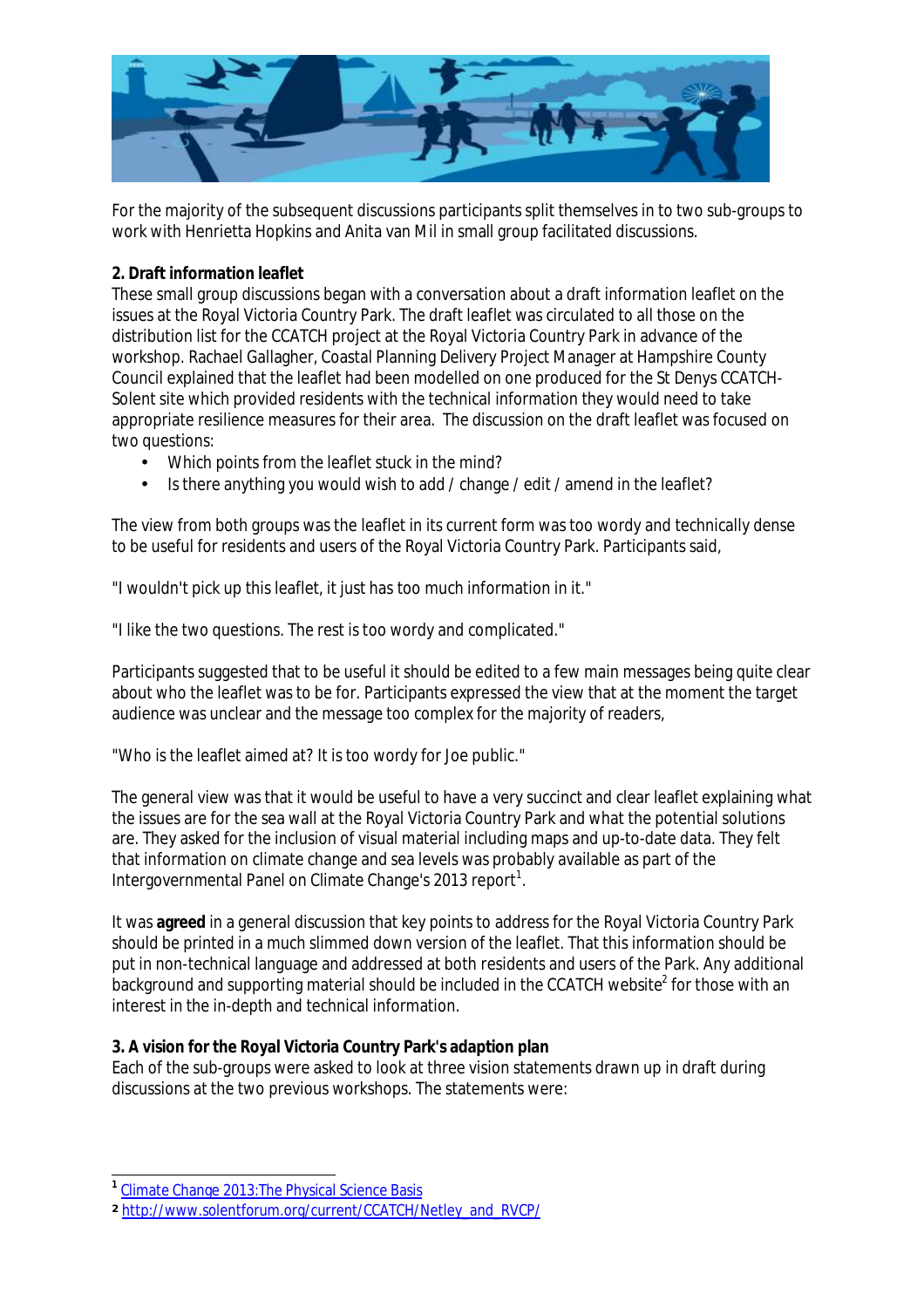

*The coastal frontage at the Royal Victoria Country Park will be a place of peace linked to the Solent Way. An area of which the community in and around the Park can be proud. With iconic views across Solent Water, we can walk, cycle and enjoy family time.* 

*The coastal frontage at the Royal Victoria Country Park will continue to be accessible to all with the flood risk managed. An effective and cost-effective engineering solution will be found for the road and the Park entrance. The scheme will be part of a bigger vision incorporating links to the Solent Way accessible on foot or by bicycle.* 

*Stakeholders and the community will seek innovative funding and engineering solutions for the coastal frontage at the Royal Victoria Country Park which include managing the flood risk; retaining access to the Park; restoring the Victorian splendour of the front with a pier, an attractive lighting scheme and a sea wall with integrated cycle / footpath.* 

Participants were asked to consider the extent to which these draft vision statements reflect their own views. A full transcript of their responses is included in the workshop transcripts at Appendix A of this report. There was broad agreement in the groups that all three of the statements reflected participants views with the exception of having a pier and lighting, the latter suggested to one participant that the intention was to keep the Park open all night which was not satisfactory in her view,

"I would hate the Park to be open all night."

A minority of participants expressed the view that the sea wall will not survive the force of nature,

"There is no cost effective engineering solution, so the elements will eventually take it [the sea wall]".

Some participants wished to see a vision which had a more explicit statement about the retention of the sea wall, while others were more concerned to see an integrated scheme, with or without a sea wall, which linked the Park to the Solent Way.

In the second part of the discussion participants were shown an illustration of the words used most frequently (the larger the word, the more frequently it was used) used by participants in previous workshops to describe their vision for the coastal frontage at the Royal Victoria Country Park.

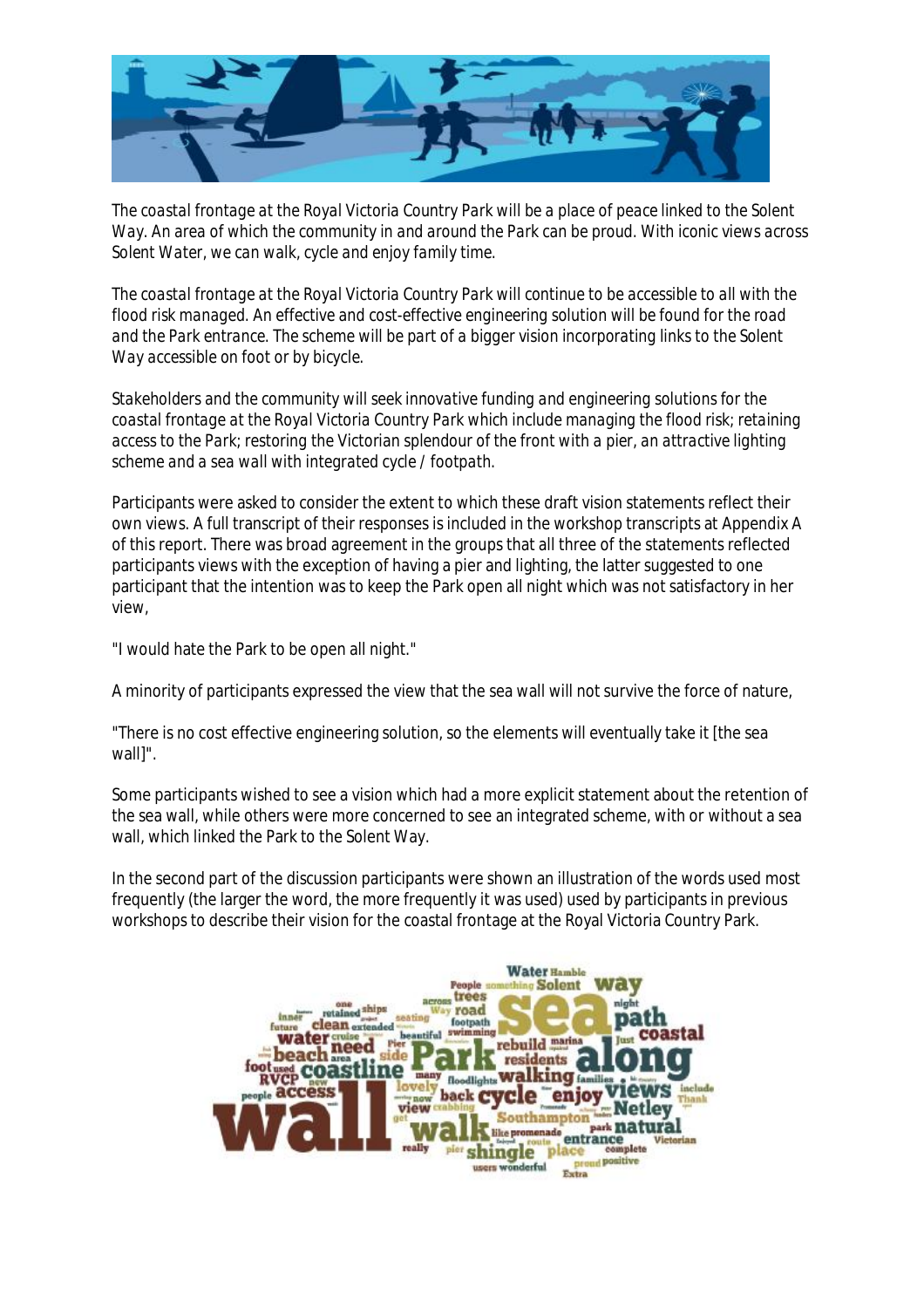

They were asked to say which words formed part of their own vision and were therefore essential (for them) to retain or words which were counter to their own vision and should be removed. Members of the orange group wished to remove the words 'cycling' and 'floodlighting' but were generally happy to continue with the words in the illustration. They did feel that a vision should include the words 'history' and 'education'. The green group members came up with a longer list of words which they felt should be included in a vision but were not apparent to them in the current visual:

- Integrated (with coast path to North and South)
- Tourist attraction
- Asset to community
- Swimming in clean water
- Safe
- Coastline and seas views
- Beach and parkland
- Natural
- Sustainable
- Affordable

In summarising their vision discussions the orange group suggested that there might be a short, medium-term and long-term vision. They put forwarded the following visions: short-term - the sea wall is repaired and the entrance to the Park kept where it is with the sea wall

as a defence mechanism.

Llong-term - the entrance to the Park would be moved (Hamble Lane), allowing the current entrance to lapse and therefore the orientation of the Park to move away from the road which would not be used as an access route.

The green group proposed an amended vision as follows:

*The coastal frontage at the RVCP needs to be accessible for all with the flood and erosion risks managed. An environmentally acceptable and cost-effective engineering solution will be found for the road and the park entrance. The scheme will be part of a bigger vision in which the community in and around the park can be proud with iconic views across Southampton Water and enjoyment of recreational activities.*

These discussions have given enough information for Resources for Change to incorporate them in existing work on the vision for the adaptation plan so that it can be discussed and finalised at the fourth workshop in the New Year. However it is clear that there remains little consensus on what they community believes should be the response to the end of the sea wall's design life. Visions range from:

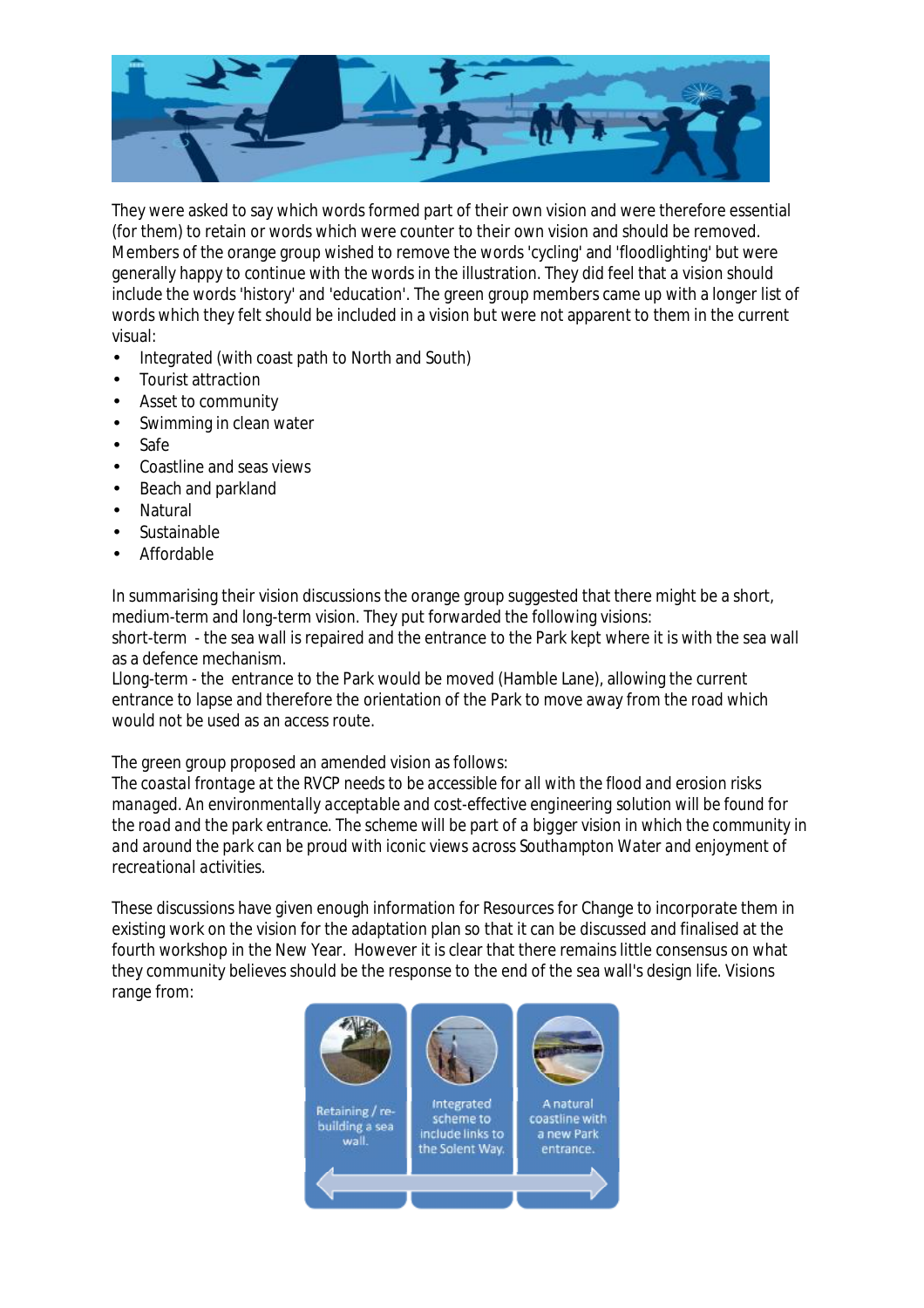

## **3. The options**

The penultimate section of the workshop was focused on the options for adaptation at the Royal Victoria Country Park. For options which had been previously presented at workshops 1 and 2 were described in four areas around the room. The options described were:

- Replacement of all or part of the sea wall
- Continue to maintain the current seawall
- Beach replenishment
- Removal of the seawall and return to a natural coast

Next to each option was space for participants to comment on the constraints, opportunities, risks and next steps associated with each of them. Each sub-group visited each option for a few moments and discussed it as well as placing a green sticker next to discussion points made by the previous groups with which they agreed and a red sticker next to the discussion points with which they disagreed.

#### *3.1 Replacement of all or part of the sea wall*

The option to receive the most green dots, signifying approval of the option was replacement of all or part of the sea wall with 13 green dots and 1 red dot. However one group noted a word of caution in their remarks on the option,

## *"The cheaper option in the short-term, but not in the longer term and for future generations"*

People described the opportunities for this option as being able to provide an asset for visitors and the community and giving options for linking to the Solent Way. Participants stressed the risk of this option to future generations as,

#### *"It's not going to last forever."*

They also noted an ecological objection and questioned how the wall would be designed to combat the risks from rising sea levels and issues caused by climate change.

#### *3.2 Continuing to maintain the current sea wall*

Seen as similar to the option as described in 3.1 this was not seen as a strong option, mainly because participants understood from the Hampshire County Council staff at this and previous workshops, that it is not feasible and would not facilitate the opening up of the sea wall to walk on. There was some agreement around the point made by one group that,

*"This is short-term and therefore a waste of money."*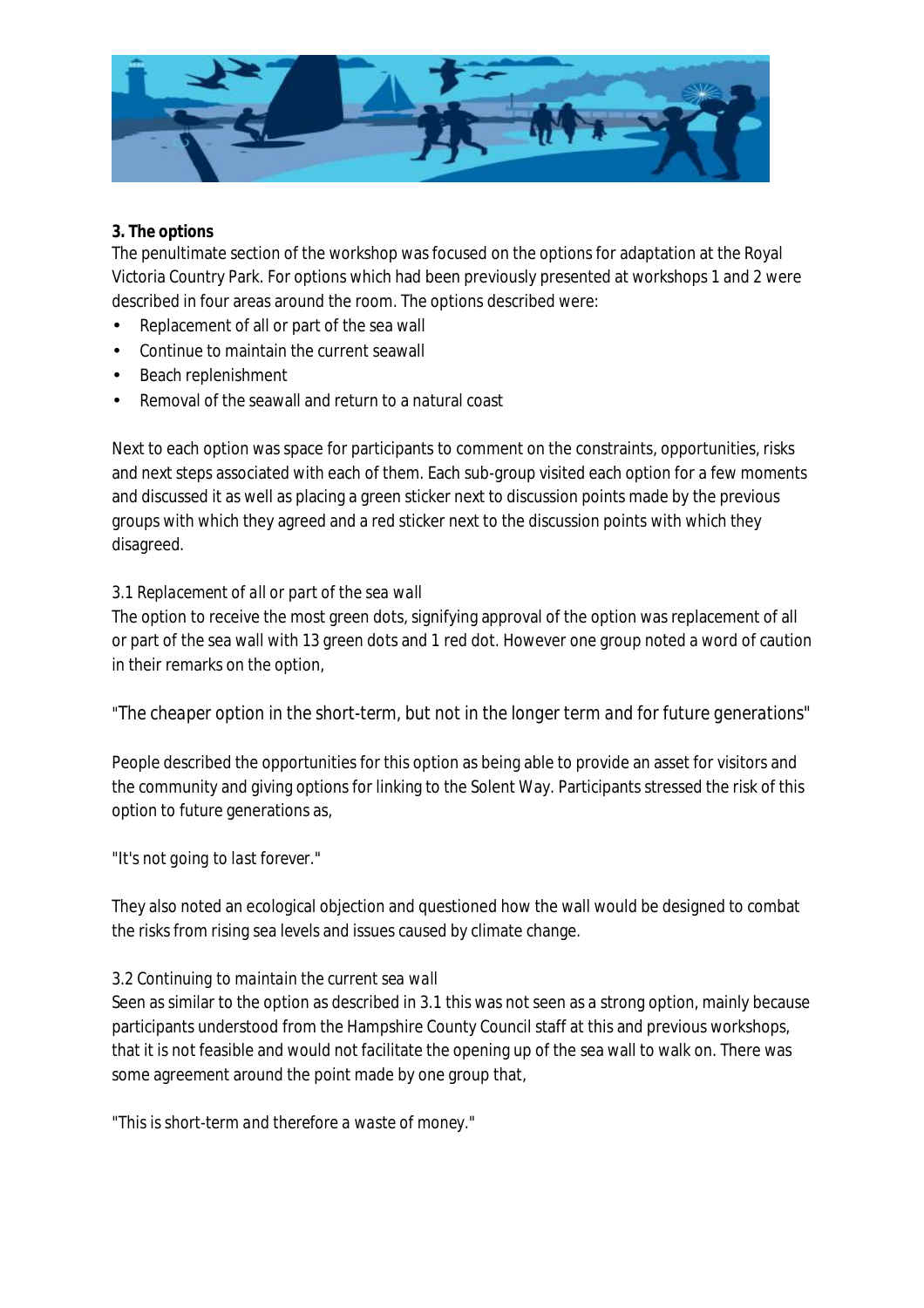

Opportunities around this option were seen to be about involving private finance in the solution, such as approaching ABP and Southern Water which both were seen as having a vested interest in the solution.

#### *3.3 Beach replenishment*

This option was seen as a positive move in the short-term by participants. Constraints raised by the group included ensuring that if dredging material was used it was suitable material to be used on the coast line and the cost implications of annual dredging and maintenance. The opportunities were seen in using beach replenishment as part of a longer-term solution to take down the wall and revert to a natural coastline which is the next option in this list. As one participant said,

#### *"This should form part of a staged approach to the problem."*

#### *3.4 Take down the sea wall and return to a natural coastline*

This option provoked the most discussion. A significant number of participants felt that the cost of removing the wall material from the site would be prohibitive and stressed that it was not their preferred option. For others this presents a more attractive long-term option with beach replenishment as a stepping stone towards it. Constraints were also listed as the loss of the football pitch and a local, valued amenity in a sea wall which can be walked upon. However, the group also came up with a long list of opportunities resulting from this option including the potential for a greater stretch of accessible beach and increased opportunities for education. The risks identified ranged from making sure there is vehicle access for residents to a more serious concern,

## "*If cost proved prohibitive would HCC possibly decide not to have the Park and sell it?*"

The discussion points raised in the workshop will be integrated with the adaptation plan with the constraints, opportunities, risks and next steps identified by the community woven in to it.

#### **4. Close and next steps**

Two participants summarised each group's findings in a short plenary session. Both groups whilst valuing the sea wall were open to a combination of options as steps to a longer-term adaptation plan. Henrietta Hopkins explained that the findings from this and the previous workshop would be used to inform the development of the draft adaptation plan which would be circulated via email to all those who have expressed an interest in CCATCH in the Royal Victoria Country Park.

The group was encouraged to attend the additional workshop in the new year at which the draft adaptation plan would be discussed in relation to the findings contained within the new Halcrow report evaluating the options for the sea wall in the Park. They were asked to encourage others within the community to attend.

#### **5. Evaluation**

The CCATCH project is keen to collect data on participant reactions to the issues raised in these workshops. As participants entered the session they were asked to answer three questions by sticking an orange dot on a sheet. The questions were: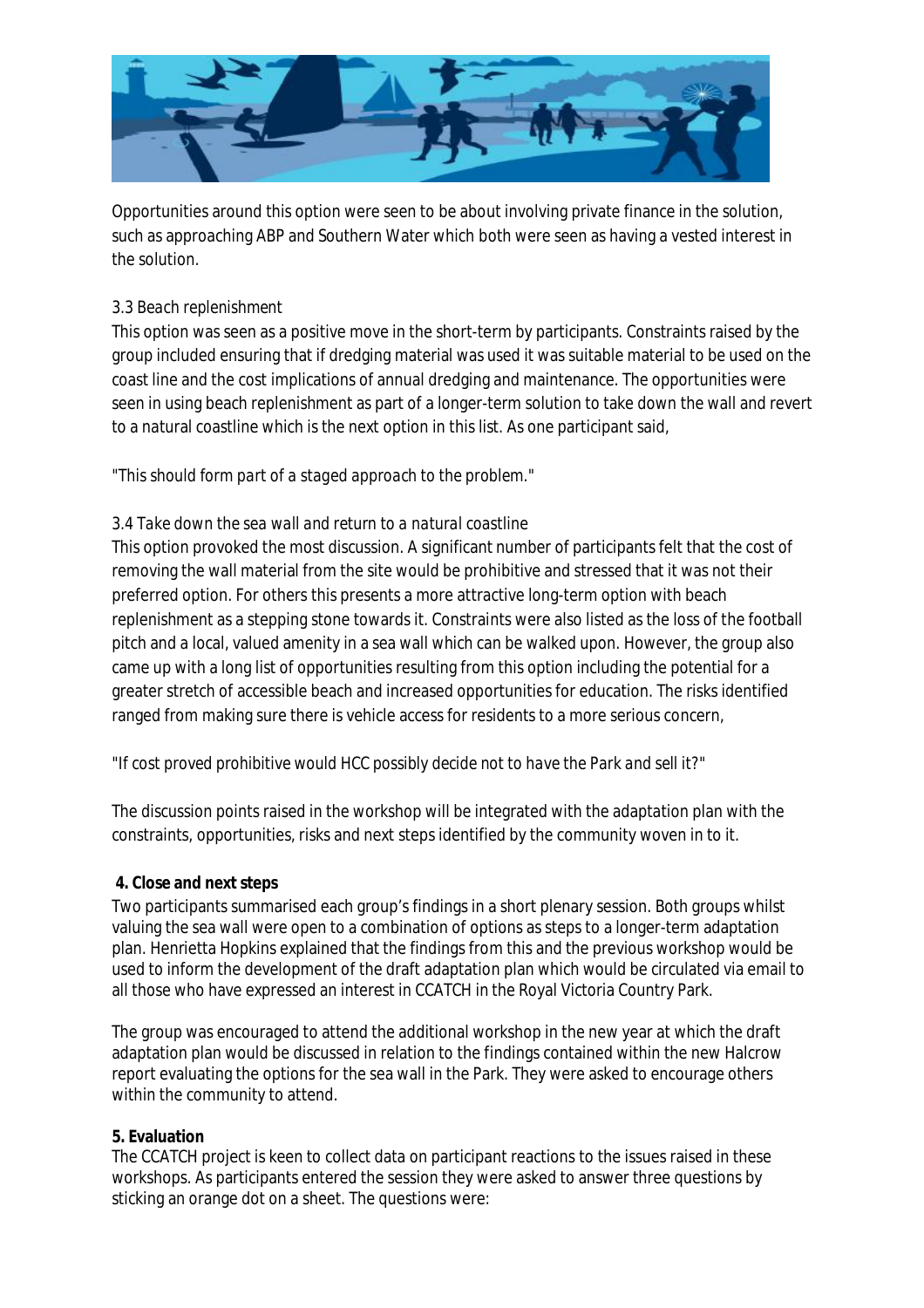

- 1. *To what extent are you concerned about the deterioration of the sea wall at the Royal Victoria Country Park?*
- 2. *How well do you think you understand the coastal defence issues in the Royal Victoria Country Park?*

The following images show the results:



13 participants said they were concerned / very about the deterioration of the sea wall at the Royal Victoria Country Park with 1 ranking their concern at a level 2 denoting not very concerned. 4 participants scored their understanding of the coastal defence issues at the Royal Victoria Country Park at level 2, 4 at level 4 and 5 at level 5 (where 1 = I do not understand the issues at all well and 5 = I understand them very well). This is a more widespread response through the rankings than has been seen in previous workshops where the majority of participants placed their understanding between a level 2 and 3.

In addition participants were asked *How high do you think the sea level will rise in 100 years time?*  For previous workshops the majority of participants in answer to this question said that they thought that sea level will rise by 50cm or more by 2113, with 6 believing that it would rise by 100cm or more in the time period and 1 feeling that it would rise less than 10cm in the time period. For this workshop participants gave an even spread of responses with one or two participants making their mark at every 10cm level from 10cm to 100cm.

13 participants said that they were feeling positive about the outcomes of the workshop as they left the session. No one marked the session negatively.

Resources for Change 11 November 2013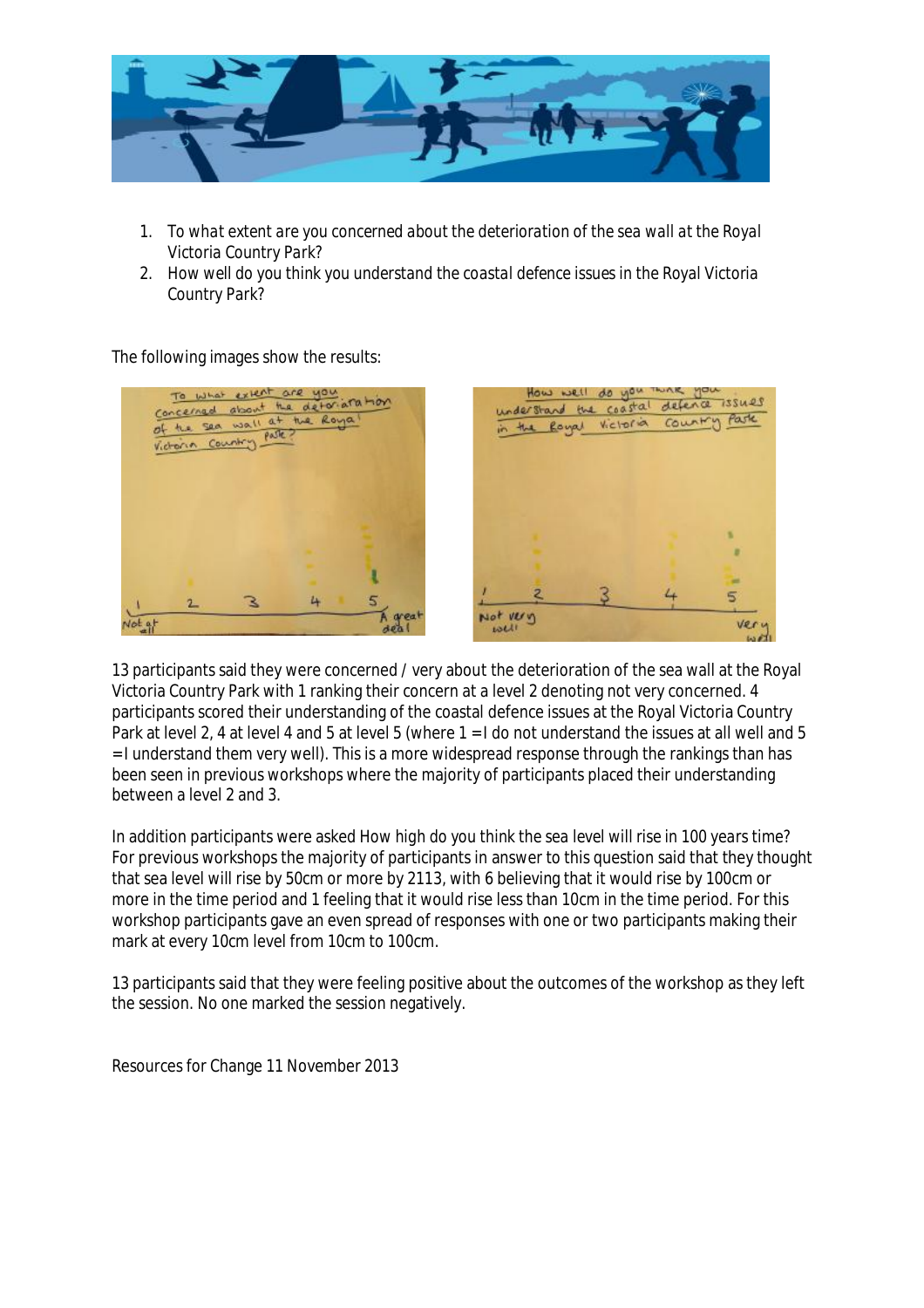

# **Appendix A: Workshop Transcripts**

**1. Information leaflet**  *Who has read the leaflet?* [3 people in the sub group] *What stuck in your mind?*

Orange group:

- It is complicated do we have a decision on how high sea levels will rise?
- Options are the crux of the matter, that's the first thing to be decided
- The main question for people is how it affects them
- I wouldn't pick up this leaflet, it just has too much information in it

Green group:

- Is there a knock on effect on the Country Park of the work carried out recently?
- Is it going to take another 25 years before anything is being done? First talks about the current work in the park were held 25 years ago…

# Orange group:

*Is there anything you would wish to add / change / edit / amend?*

- Most of the public don't live here
- Who is it aimed at?
- I think we need to aim lower rather than higher (in terms of complexity / depth of information)
- It's too complex
- Use simple language to explain the erosion issue and the financial implications
- Basically it is explaining the issue the wall is where the problem is

Green group:

- Consensus that the beach in front of seawall is disappearing and why? Effect of commercial dredging?
- Who is the leaflet aimed at? It is too wordy for Joe public
- I like the two questions. The rest is too wordy and complicated
- Need to know what concerns us and what we can do about it
- It's too technical and technical people don't need a leaflet
- We need to write for Sun-readers
- Include online links to more information
- Which piece of coastline are we talking about, it's a bit confusing. Explain the two different places and different solutions for each
- Include a map
- Climate change: 2009 data are out of date, compare to recent IPCC report!
- Distribute as widely as possible in abbreviated format
- Not as an insert but as a stand alone leaflet
- Add contact details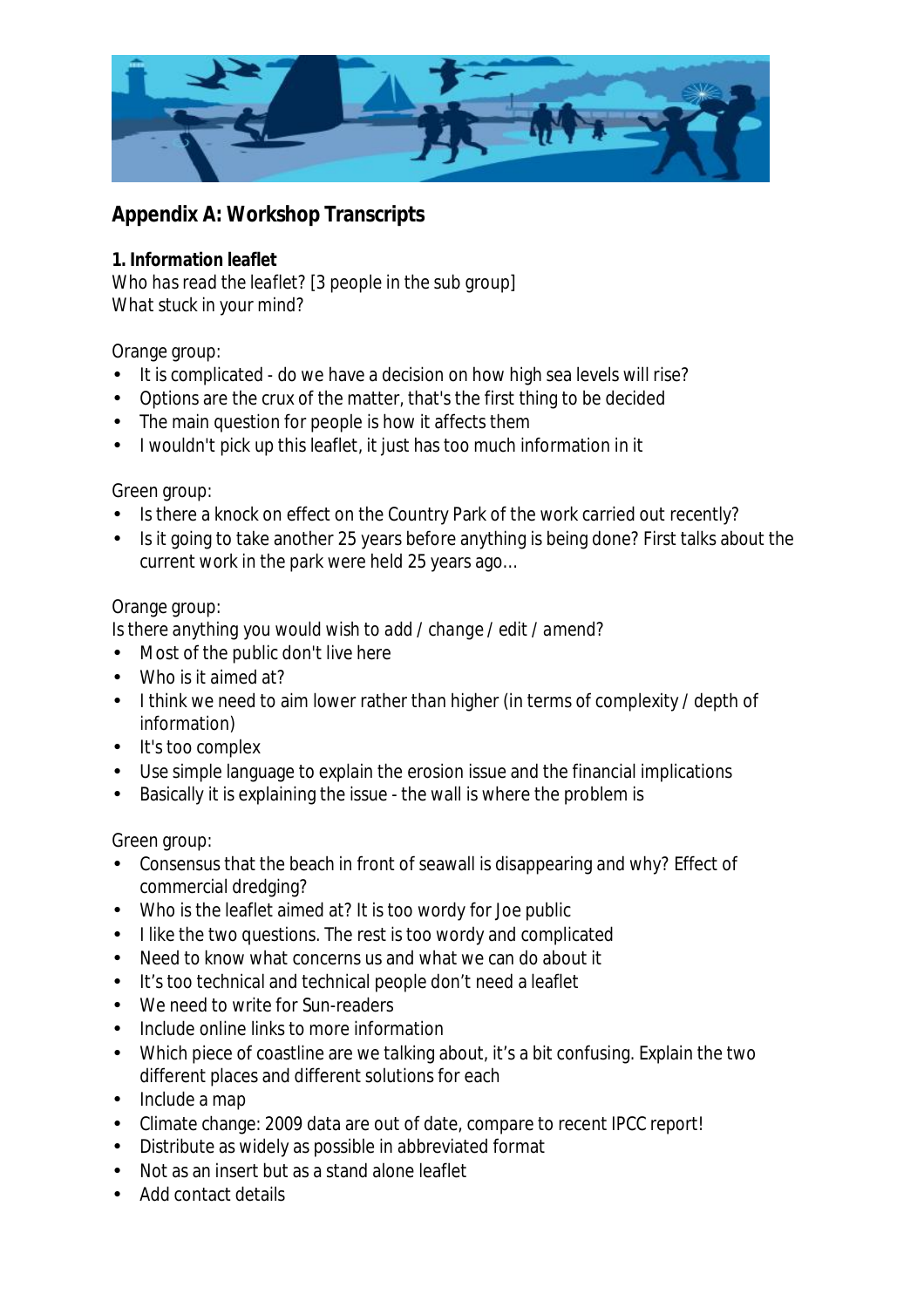

• Should be about the whole of the coast line and distributed to Netley village as well

**2. Vision for the adaptation plan** 

*Each group to look at 2 vision statement produced as a result of the discussions at previous workshops plus a word cloud of key phrases.* 

#### Orange group:

*To what extent do either / both of these vision statements reflect your views?* 

- I agree with all of them including walking / cycling and link to the Solent Way
- Nature usually wins the only effective solution is a natural solution
- I'd hate the Park to be open all night (resident)
- There is no cost effective engineering solution, so the elements will eventually take it [the sea wall]

#### Green group:

- 1. Mostly in agreement.
	- a. Why a place of peace, wording reminds of a cemetery
	- b. Linked to the Solent Way is not right; Solent way is an integral part of it
- 2. Solent Way incorporated in this vision statement, which is good.
	- a. One group member said: 'We need an ecological solution as well.' Group answer: it's in there where it says 'environmental'
	- b. 'Will continue to be accessible' is not correct. It is not accessible at the moment.
	- c. The path is not mentioned, therefore this vision statement feels misleading and ambiguous to some
- 3. Scrap the pier, other than that it is very good description of everyone's aspirations
	- a. Include the Victorian gate
	- b. Important that the seawall is mentioned

#### Orange group:

*Word cloud: are there any words / phrases which you feel must / must not be included in a vision for the Royal Victoria Country Park*?

Participants recording on post-its:

- Delete cycling
- Delete floodlighting
- Education
- Natural coast
- History [3 post-its]
	- o chapel / cemetery
		- o WW1 memorial restore

#### Green group:

- INTEGRATED (with coast path to North and South)
- Tourist attraction
- Asset to community (discussion: local community feels it's theirs, 'it is ours', the Local Authority is managing it)
- Swimming in clean water Safe
- Coastline and seas views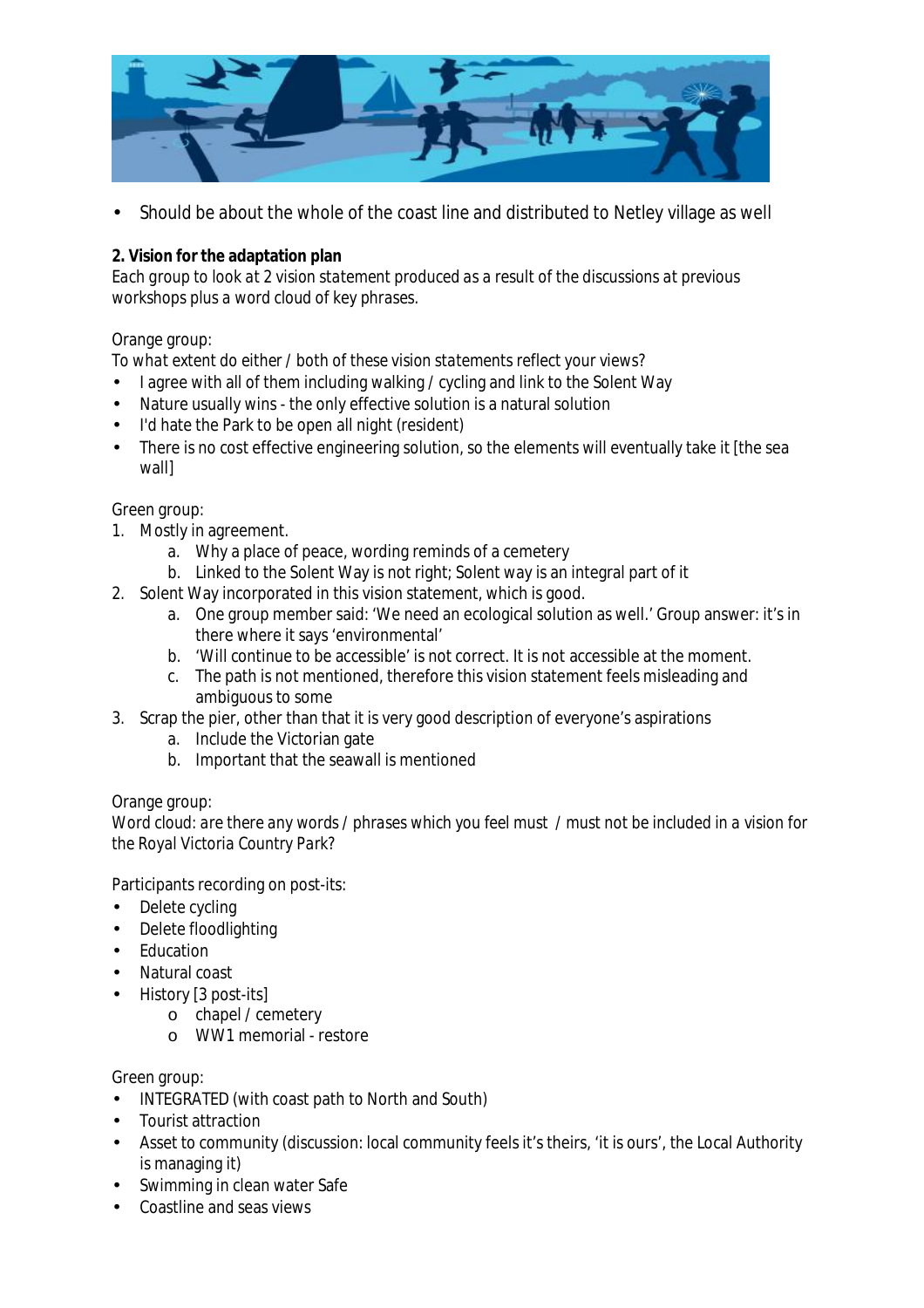

- Beach and parkland
- **Natural**
- **Sustainable**
- Affordable
- COST
- FUN
- Cycle, walking, users, natural, route, seating, foot path access (like a promenade), proud
- Heritage caretakers, history (Discussion: it's a cherished place. Netley was built around it)
- Protect and prolong
- Recreational (discussion: staying healthy/ fit)

#### Orange group:

*Given the discussion you have had how would you frame a vision for the Royal Victoria Country Park coastal frontage?* 

- 2 entrances for vehicles
- Open up entrance at Hamble Lane, open up police college, Victoria House bought back / donated
- Eventually get rid of existing front entrance
- Move focus of the Park backwards
- Abandon the road

#### $Or$

• Entrance stays where it is, sea wall acting as a sea defence - what we've got already.

#### Or:

- Take the wall down and then think about how to manage it
- Create a sheltered area
- Cruise ship / tanker wash affects the wall
- If we'd looked after the wall better / inspected it more we wouldn't be in this position
- We might get better at looking after a new wall
- We need a medium term leading to a long-term solution:
	- Medium term leave the entrance where it is
	- Longer term entrance is at Hamble Lane
- You need steps along the way to a longer-term solution
- Or are you just passing the problem on to future generations
- You could have a toll booth to raise money
- There is no parking up to Prince Consort pub so people would have to use safe parking in the Park. That would bring in income and is safer

#### Green group:

'The coastal frontage at the RVCP needs to be accessible for all with the flood and erosion risks managed. An environmentally acceptable and cost-effective engineering solution will be found for the road and the park entrance. The scheme will be part of a bigger vision in which the community in and around the park can be proud with iconic views across Southampton Water and enjoyment of recreational activities.'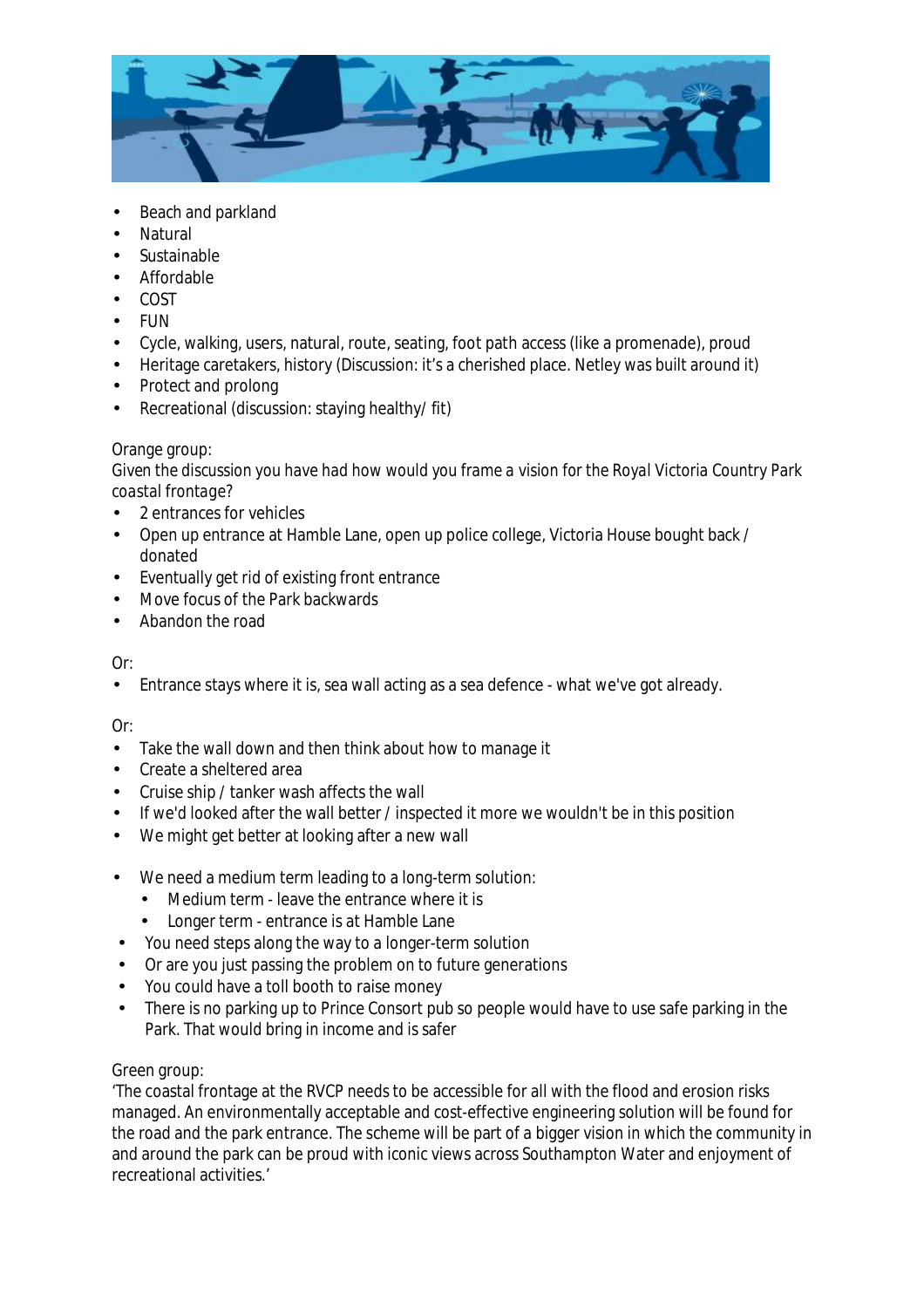

Orange Group Summary:

*Short-term* 

Leave the entrance where it is with the sea wall acting as a sea defence - replace what we've already got.

## *Longer-term*

2 entrances - one at Hamble Lane, but leading to an eventual focus of entry at the Hamble Lane entrance.

- It's a solution that combines the two that we need by getting inhabitants involved and talking about the 500m of sea wall as a focus
- I thought that's what we'd been doing for the last year, but lots of people are only just coming to these meetings

## Green group summary

*Q: Which option do you prefer and why?* 

- 1. Replacement of all or part of the sea wall
	- a. It supports our vision
	- b. It is what the community wants
	- c. It enables us to walk on the wall again
- 2. If the seawall becomes reparable a combination with beach replenishment might be a good option if it is deemed safe
	- a. Use replenishment as protection for a rebuild wall
	- b. More expensive now but more cost effective in the long run
	- c. We want the wall
	- d. New wall won't erode as quickly in combination with beach replenishment; it will be given a longer life
- **3. Options: roving ideas storm**

Green pen comments– blue group Red pen comments – orange group

*Replacement of the sea wall* 

1 red dot 13 green dots

The cheaper option in the short-term, but not in the longer term and for future generations

# *Constraints*

- ecological objection [1 green dot]
- cost
- design?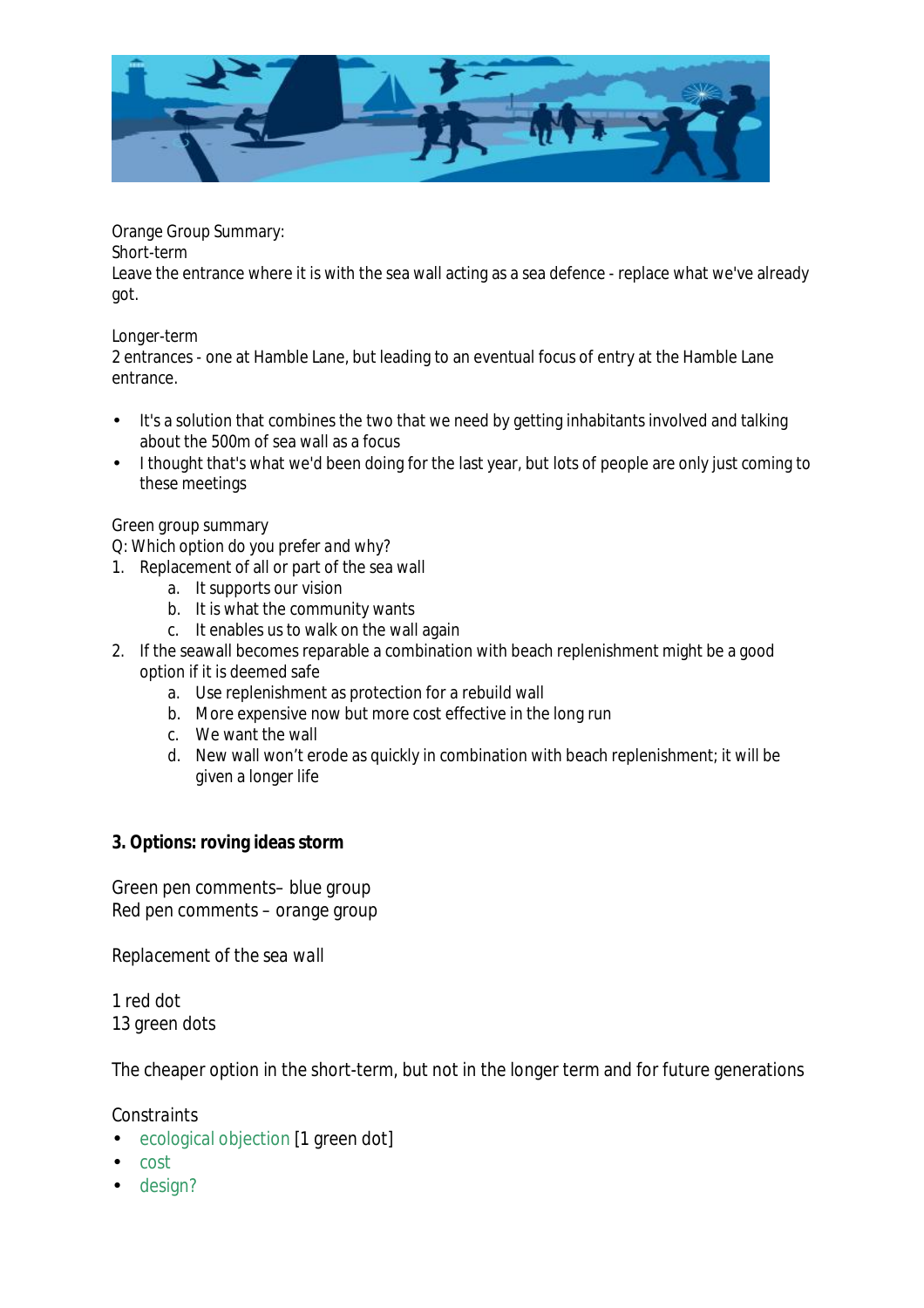

- compensation: need to build new intertidal habitat to replace what is lost through coastal squeeze
- Sheet piling lifetime of max 50 years

## *Opportunities*

- Extend the wall to protect the access [what does that mean?]
- People can still walk along the top of the wall [1 green dot]
- It's what people want: keeping the community happy
- Incorporate pier and flood lighting elements of some people's vision
- Asset for visitors / the community
- Restores the original route of the Solent Way
- Supports national vision of supporting access to coastline
- Good for crab fishing

## *Risks*

- Not going to last for ever
- Not natural and doesn't look nice
- To future generations

### *Key steps*

- Achieving funding
- Necessary licences / planning permission
- Finding necessary mitigation compensation (habitats)

## *Removal of the seawall and return to a natural coastline*

1 green dot 9 red dots

## If it wasn't more expensive I'd still want the wall – for the walk / sea defence / and to save the football pitch

## Aesthetic value

#### *Constraints*

- Most expensive: disposal of materials [1 green dot]
- Unacceptable to local people continuation of what is happening along the beach ongoing erosion
- Removal of a major amenity
- Loss of football pitch [1 green dot / 1 red dot]

## *Opportunities*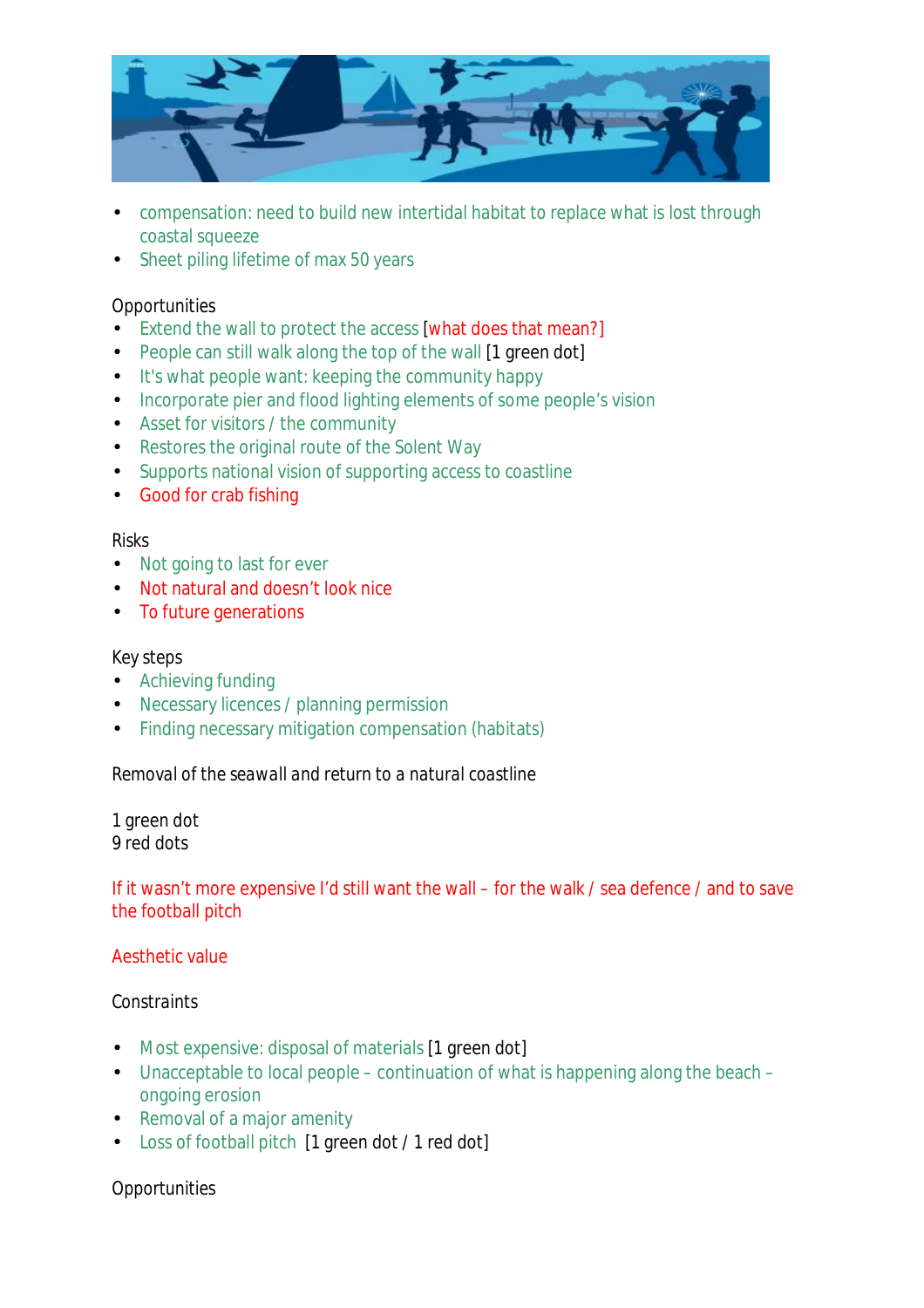

- When the wall goes related opportunity, getting rid of the trees?
- Greater stretch of accessible beach [1 green dot]
- Release of sediment which could be used elsewhere
- Aesthetic value of not having a concrete wall
- Only acceptable ecological solution [1 green dot / 1 red cross]
- Greater use of whole Park
- Encourage greener activity
- To find a long-term / sustainable solution [1 green dot]
- Cheaper in the long term
- To have a nice walk along the cliff top
- More education [1 green dot] a gradual slope
- Football pitch somewhere else
- to think about what we are doing who for / extending the use of the Park

# *Risks*

- Quicker loss of the access road
- Loss of southern water's sewer pipes
- Loss of football pitch
- Would we have a country Park? Need to build a new vehicle access
- Making sure there is vehicle access for residents
- Dangers of erosion people could fall in?
- If cost proved prohibitive would HCC possibly decide not to have the Park and sell it?

# *Key steps*

- Marine licenses
- Find funding
- Mote around the chapel
- Planning permission
- Need a disposal site
- Informing the community
- Part of a staged process towards a long-term solution

## *Beach replenishment*

7 green dots 6 red dots

• Good idea in the short-term

*Constraints*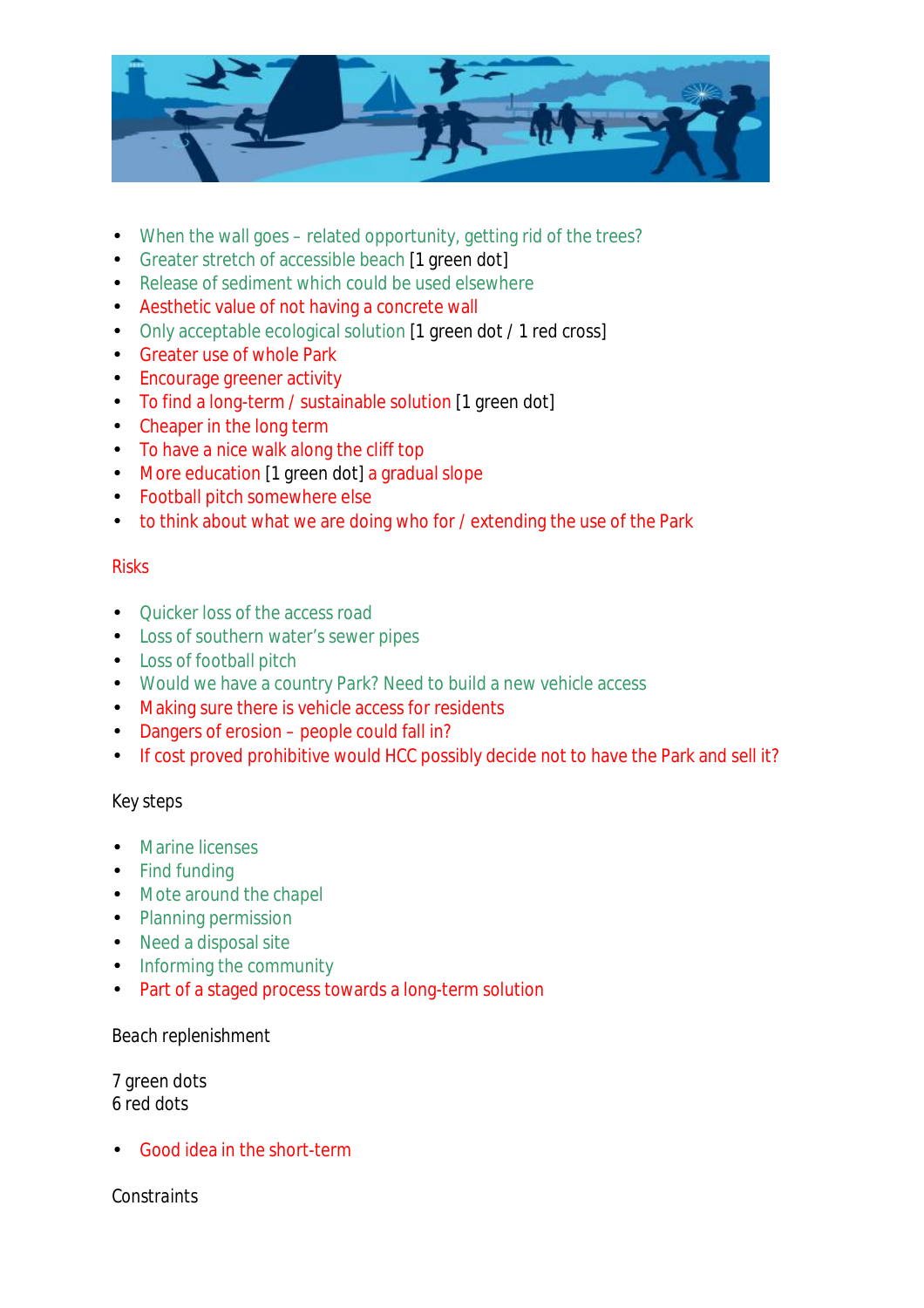

- Ecological the designation
- Objections to the dredging material being dumped on the beach
- Timing can only use material when ABP dredge it it is the wrong material!
- Costs if the wall has to come down and the beach needs to be replenished annually
- Is the material the right stuff small shingle, not mud [2 green dots]
- Loss of mud flats
- Requires annual maintenance: cost implications

# *Opportunities*

- Short-term this is ok with Natural England as long as it is part of a longer-term solution of a natural coastline [2 green dots / 1 red dot]
- De-designate it [2 green dots]
- Cheaper in the short-term [2 green dots]
- In engineering terms it is accepted as the best solution
- Move amenity for the public to use

# *Risks*

- To ecology [2 green dots]
- But v. v. short-term solution
- therefore bigger container ships can come through after dredging causing more problems (unproven) [1 green dot]
- Container ships will continue coming anyway

# *Key steps*

- This should form part of a staged approach to the problem
- Time it appropriately
- Funding
- Planning

*Continue [??] to maintain [better to say 'start to maintain'!] the current sea wall*

## 5 green dots 10 red dots

# If the experts say it is repairable I would go with this option

# *Constraints*

• If the experts say it can't be done then there is nothing more to be said